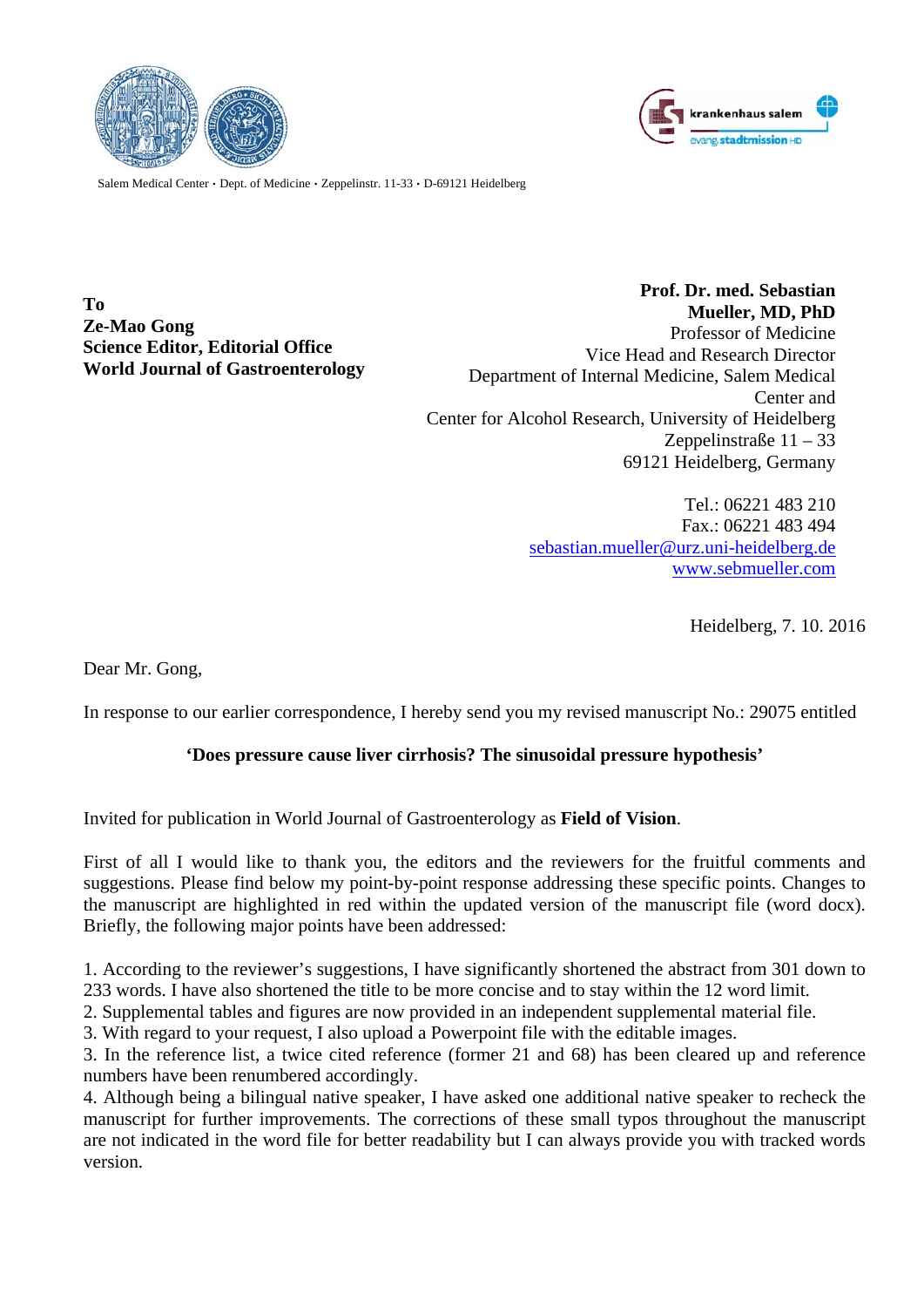5. Turnitin software from the University of Heidelberg platform has been used to screen for plagiarism. According to the report, less than cumulative 4% show similarities. In addition, top similar sources are my own preliminary abstract publications at international conferences.

6. Since this paper is a hypothesis paper, files related to academic rules and norms are restricted to conflict-of-interest statement and the copyright assignment form that have been uploaded as well.

I would like to thank you again for considering my manuscript. Please do not hesitate to contact me directly in case of further questions.

Sincerely yours,

Sebastian Mueller

Sebastian Mueller, MD, PhD Salem Medical Center, University of Heidelberg Zeppelinstraße 11 – 33, 69121 Heidelberg, Germany Tel.: 06221 483 210 Fax.: 06221 484 494 Email: Sebastian.Mueller@urz.uni-heidelberg.de

### **Point-by-point response:**

#### **Reviewer I No. 02860895**

# **Comments To Authors: Sinusoidal pressure hypothesis, a really fascinating hypothesis! The author's idea will be sufficiently understood. If possible, please reduce the manuscript amount by avoiding repetitive descriptions. Rather concise writing may lead to readers' better understanding.**

Response: I am encouraged by these stimulating comments. To be more concise, I have significantly shortened the abstract from 301 down to 233 words. I also shortened the title. I also have transferred all supplemental tables and figures to an independent file named 'supplemental material'. In addition, I have shortened some extensive paragraphs e.g. on page 9.

#### **Reviewer II No. 52899**

#### **Comments To Authors**

**As an integrative concept, sinusoidal pressure hypothesis is one causes of liver fibrosis or cirrhosis. Moreover, arterialization triggers the vicious cycle of cirrhotic liver with irreversible fibrosis progression. In this manuscript, the author described sinusoidal pressure hypothesis in detail. In macroscopic level, the author analyzed the possible reasons of the phenomenon that different etiologies cause uniform cirrhosis. Furthermore, the author also summarized the role of arterialization in liver cirrhosis. The topic is interesting and the manuscript is well-written. But proteomics and metabolomics are related to liver cirrhosis. The author could discuss them to better present sinusoidal pressure hypothesis and arterialization.** 

Response: Many thanks for these stimulating comments. Since reviewer I suggested rather shortening of the manuscript I have not added an extensive discussion paragraph on this topic but added proteomics and metabolomics to Table 2, point 4 for potential future studies. I also mention it now on page 5.